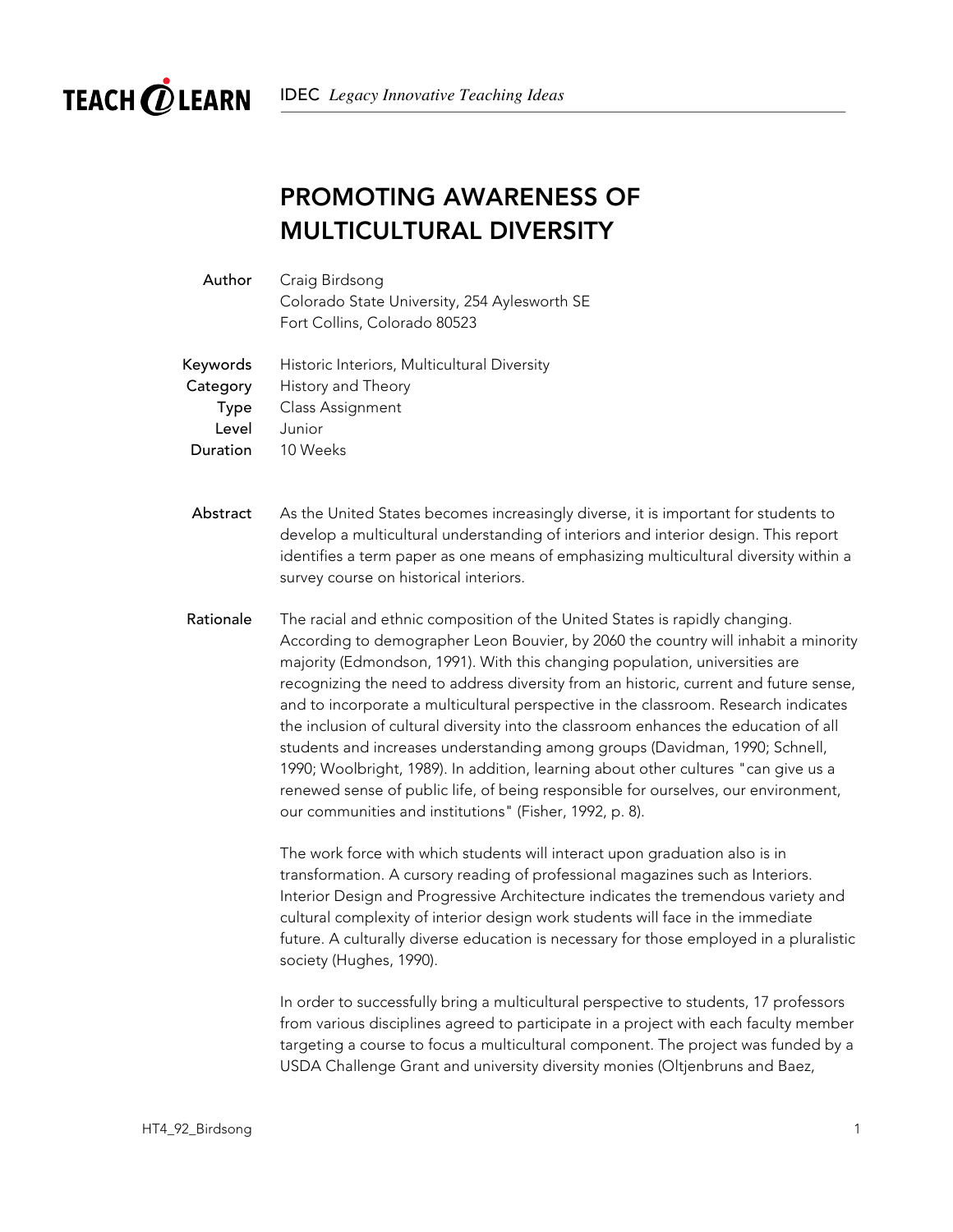1990). History of American Interiors, a junior level course, was identified as the course targeted for this project

During project training it was stressed that one or two lectures on topics deemed multicultural would not be sufficient; instead, the entire course should focus toward a better understanding of ethnic diversity. The premise was students should be aided in perceiving themselves within a culturally diverse society (Hollins, 1990). To promote this, two major revisions were made to the original course outline: 1) a new course objective emphasizing insight into various cultures was added, resulting in revision of lecture materials, visuals, and supporting guest lecturers, and changes were made in student activities/projects to enhance awareness of various cultures. One of those activities is the historical term paper reported here.

Criteria The following parameters were provided to students for their term papers: Read the Term Paper (Cooper & Robins, 1967), especially if you are not familiar with term paper writing. Chapters I and II were of particular help.

> Choose a topic related to interior design in the United States (historical or contemporary). Some ideas to consider are: 1) a person (an interior designer or architect who practices interior design; 2) a regional style; or one of the specific styles/periods shown on the weekly topical outline.

Thoroughly research this topic and develop an original paper that includes the specific information requested below.

Section One. This section must include information on the: I) political; 2) social; 3) economic; 4) geographical conditions, as well as information about the 5) people themselves.

Section Two. This section must indicate how-these specific cultural attributes influenced the topic, i.e., how did these influence the person and his work, or how did these influence the development of the style/period. Provide identifying characteristics of the individual's work or the style/period, both visually and in written format. Illustrations should be original drawings, "designer quality", and not photocopies. Section Three. This is the analysis of the individual's work or the style/period. It should be based upon design fundamentals.

Conclusion. This section of the paper should be a brief series of statements indicating what you have learned about cultural diversity in a general sense and what, if any effect this has had on your view of other cultures/peoples. Where appropriate, indicate concepts you have experienced-seen, felt, observed, etc. that relate to, or are a result of, your research for this paper. The information in Sections I and ll must be factual and documented, requiring reference citations. A minimum of five major sources is required.

Process An explanation of the purpose of the term paper is given early in the semester along with information about the initial faculty grant and training program. Once a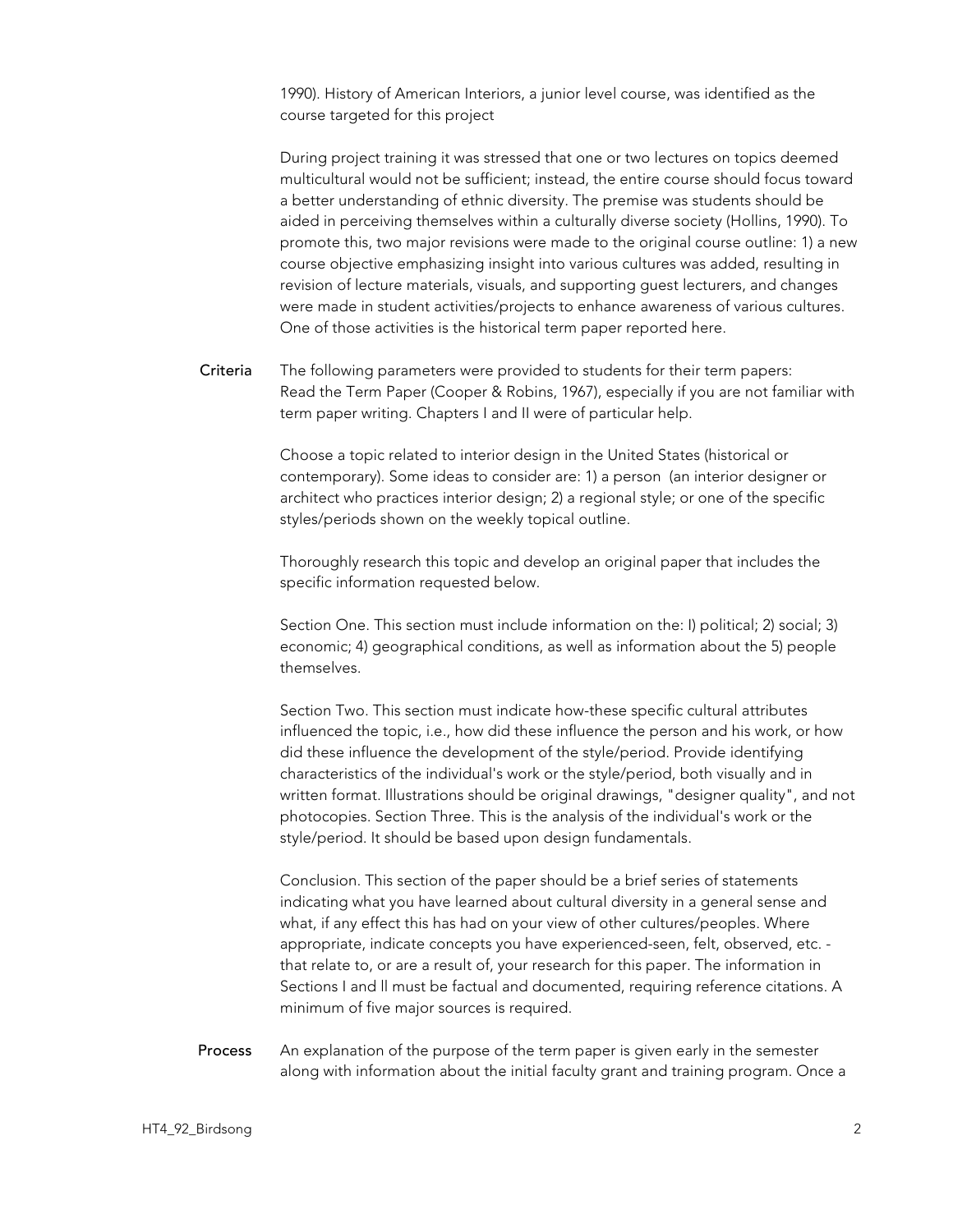week, a brief amount of time (three to five minutes) is used reiterating the intent of the paper, answering common questions, and discussing typical problems encountered with the research.

Students are encouraged to utilize the instructor's office hours for specific or individual challenges they face with the paper.

Presentation An appropriate length suggested for the paper is five to 10 pages of text plus illustrations and reference list Students are expected to develop their paper with the following sequential parts: 1) Introduction, 2) Section L 3) Section IT, 4) Section ill, 5) Conclusion and 6) Reference List The paper must be typewritten and use a recognized form of documentation, i.e., APA, MLA. All papers are retained by the Interior Design program and students are encouraged to make their own copies before submitting the original.

Evaluation Evaluation is based upon:

- Content ..................................................................50% (Cultural information. 25%; Individual or style/period information, 25%) • Illustrations............................................................ l0%
- Form.................................................. .....................25% (Including grammar, composition, spelling reference citations. etc.)
- Sources................................................................... l5%

Resources A large number of historical design books are available in the library at the university, and print sources are accessible through inter-library loan. In addition, students are encouraged to make use of the following:

> *The Term Paper* by C. Cooper & E. Robins. Stanford University Press (1967). (This includes information on how to select a topic, search a library, compile information and write an original term paper.)

*Curriculum Enhancement Bibliography* by B. Titley (ed.). Colorado State University, College of Applied Human Sciences. (1992).

(This source is an annotated bibliography of research articles and books compiled by the faculty members participating in the project, covering a wide range of subject matter disciplines including general as well as specific multicultural aspects.)

*Multicultural Diversity in Housing and Interiors: An Annotated Bibliography* by K. Tremblay & C.Birdsong. Vance Bibliographies (submitted).

(The 68 annotations provide information on the multicultural diversity found in housing and interior design.)

Credits Thanks to Dr. Kevin Oltjenbruns and Dr. Victor Baez, principal investigators of the Multicultural Curriculum Enhancement Grant, supported by the U.S. Department of Agriculture Grant#90-38411-5728. Also thanks to Colorado State University Diversity Grant monies for providing the opportunity for participation in this endeavor and to Pr. Bonnie Titley for creating, formatting, editing and proofreading the comprehensive bibliography.